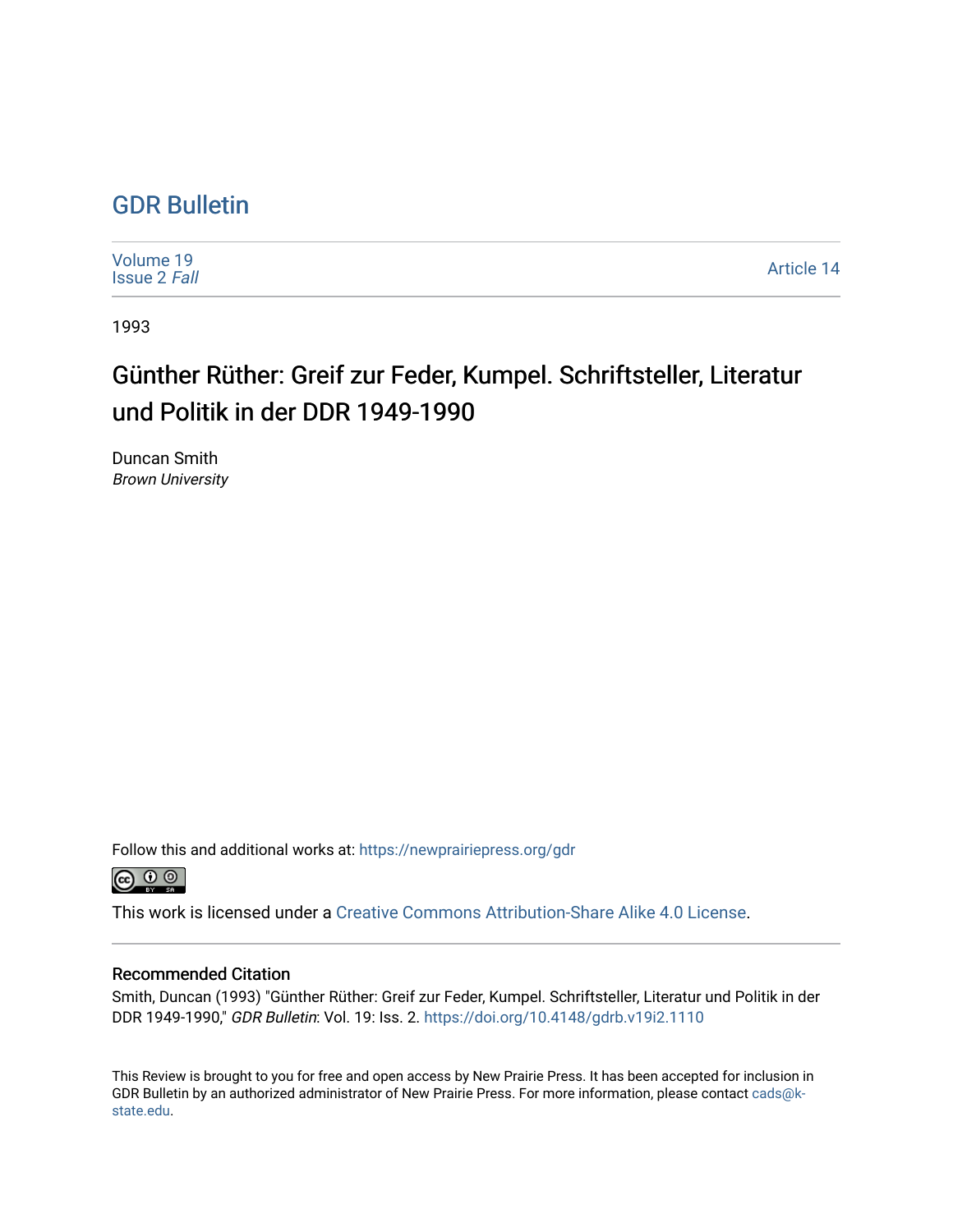**Rüther, Günther.** *Greif zur Feder, Kumpel: Schriftsteller, Literatur und Politik in der DDR 1949-1990.Düssddorf:* **Droste Verlag, 1991. 221 pp.** 

**Günther Rüther's book** *Greif zur Feder, Kumpel: Schriftsteller, Literatur und Politik in der DDR 1949-1990,* **is both a brief history of GDR literature and an attack on the premise that the proper relationship of literature and politics is an overt rather than indirect one. The book is organized chronologically and covers the periods of GDR literature now generally recognized as the essential "epochs" of the country's brief literary and political history from 1945 to the founding of the country in 1949; the years of its early history as a state from 1949 to the 17th of June, 1953; the period of the first so-called "thaw" under Ulbricht to the Bitterfelder Weg; the immediate post-wall period; and finally, the Honecker years from 1971 to the collapse of the country in 1989.** 

**The author's narration of the country's story and its literary history should be familiar enough to scholars of the GDR, Many of the anecdotal notes concerning the GDR's literary personalities like Brecht, Seghers, Hüchel, and Janka are by now also familiar to those who work on the culture of the former GDR.** 

**At times the text reads like a startled outsider's view of literary developments further imbued with what is by now that unavoidable clarity of vision which allows Rüther to see much of the period from 1946 to 1961 as an example of cultural failures and hypocrisies. There are few allowances made for that peculiar purity of belief which invaded the psyches of so many in the post-WW II era in Germany. That ideological blinkeredness presumably stemmed at least in part from the conviction held by many of either side of the former iron curtain that anything would be preferable to having the Nazis back again. Thus, Brecht is astonishingly characterized by Rüther as lacking analytical ability when he refused to support the revolt of 1953 and accepted instead the SED's explanation of its origins:** 

**Diese Haltung Brechts ist wenig überzeugend. Sie erinnert eher daran, in einer verworrenen Situation nach einem Strohhalm zu greifen, statt zu analysieren, wie es zum Aufstand der Arbeiter kam. Ganz in der Leseart der Partei vertrat Brecht die Auffassung, der Arbeiteraufstand wäre eine von westlichen Banden angezettelte faschistische Konterrevolution gewesen. (68)** 

**Brecht's behavior during the June days and thereafter has certainly puzzled many critics and admirers**  **alike, but few would suggest that that wiley man lacked analytical ability whatever the reasons for his reticence may have been.** 

**Hermlin and Seghers are subjected to similar scrutiny which, though familiar in western critical discourse for some generations, already has often been accompanied, at least in the case of Brecht, by some more reflection on the peculiarities of these individuals' overall personalities and their political expressions.** 

**Rüther's citation of Janka's view of Seghers' lack of courage — "Ein wenig Mut hätte ihrem Ruf nicht geschadet und ihre Position nicht gefährdet." (83) - is more convincing about the underlying fear and confusion which had then already permeated the GDR in cultural as well as in broader political spheres. The might of the totalitarian state did not then confine itself to exiling its opponents but instead incarcerated them as it did Janka. Dealing with this apparatus of terror has always been tremendously intimidating and the numbers of those who actively resisted has always been small, in the GDR, in Germany, and in the rest of the world.** 

**Rüther's treatment of the rather Maoist "Bitterfelder Weg" movement, the attempts by the Ulbricht regime to create solidarity between workers and intellectuals, is a useful review of that period, one of the most famous and least successful in GDR and socialist culture in general. While many of the writers and artists recruited for this "leap into labor" appeared at various symposia, conferences, and party diets, few actually appeared at the workplaces which Bitterfeld was to have symbolized. Indeed, at this same period artists and intellectuals as well as other leading representatives of medicine and other technologies were provided with some of the regime's better and segregated housing leading to that failure of the intellectuals at many levels to maintain a true contact with the masses that they were to have represented and served. The legacy of that separation came home to roost in the days following the 1989 appeals by a group of undoubtedly sincere intellectuals to preserve the GDR as a socialist state, appeals which were resoundingly rejected by the masses.** 

**Rüther's cruel and satiric selection of illustrations - mostly depicting literary figures together with some high ranking party functionary at a ceremony so familiar in the GDR political and cultural landscape — is in some ways more evocative of the relationship he is castigating between literature and politics in the GDR than are his often more schoolmasterly written assertions about that relationship.** 

1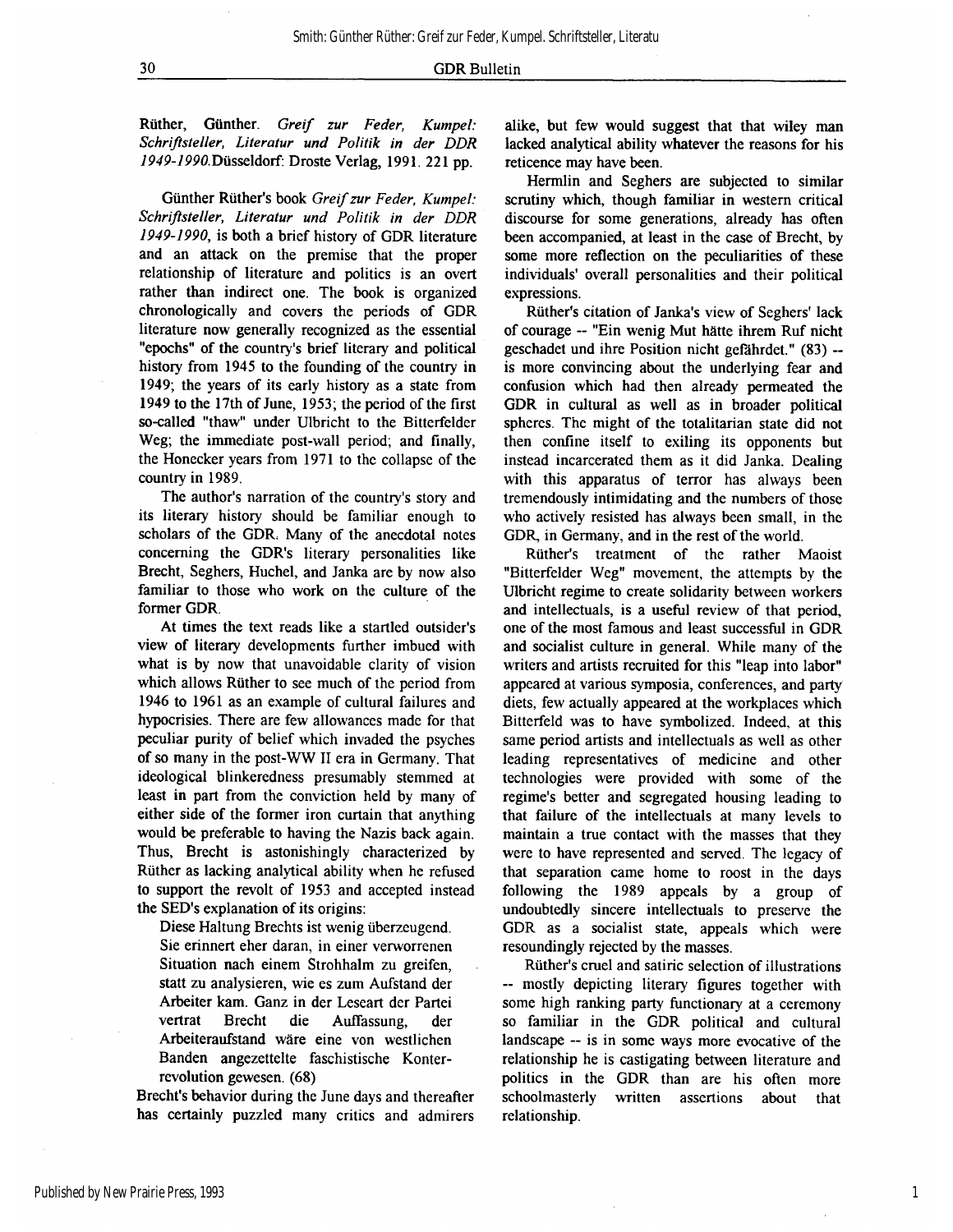**Schriftsteller, die sich in den Dienst der Politik stellen, gefährden ihre Unabhängigkeit und Chronistenpflicht. Dies ist besonders der Fall, wenn sie einer radikalen Weltanschauungspartei, einem autoritären oder gar totalitären Regime ihre Reverenz** 

**erweisen. (13) Such sentiments with which many certainly might** 

**agree are further promulgated by statements like: Um wie vieles einfacher gestaltet sich demgegenüber das Leben eines Schriftstellers in einer freiheitlichen, liberalen Gesellschaftsordnung. (14)** 

**Or:** 

**Der Schriftsteller ist seinem Wesen nach kompromißlos. Der Politiker, der sich dem Kompromiß "verschließt" würde sich damit in vielen Fällen unmittelbar der Gewalt verschreiben. Demgegenüber schenkte die Politik in der Bundesrepublik den Literaten in kaum nennenswertem Umfang Aufmerksamkeit. (16)** 

**This would come as a surprise to Boll, Grass, or Enzensberger, for example. But Rüther's point should not be forgotten in the midst of his often too didactically phrased assertions about the advantages of free societies. Writers in the GDR did have great difficulties dealing with the politics of their country, and few of them have emerged into the post-GDR period with untarnished laurels, including some who managed to leave for the West by good or bad fortune even before the collapse of 1989. Enzensberger after all suggested in the issue of**  *Granta* **provocatively entitled "Krauts" that those who engage in the public debate in Germany are doomed to be muddied up by that engagement, a reckoning which has been true from Heine to Wolf.** 

**More disturbing perhaps is the author's notion of a "politische Enthaltsamkeit der Literatur in Westdeutschland" (42ff). Of course, it is clear what the author means. In comparison to the "Indienstnahme" of GDR literature and its producers by the state, no such apparent integration of culture and state occurred at that level of direct influence in West Germany. One hears almost a certain wistfulness in Rüther's otherwise more often hostile text, as if the very predicaments of the GDR which got many of its major cultural figures into those troubles that they individually and collectively still face today were risks worth taking -- providing, of course, that the risks did not culminate in any real consequences or bring about any real personal dangers. That is unquestionably the great advantage of the political disempowerment of literature in the** 

**West, that its producers are, if uninfluential in the public sphere beyond their level of income, at least rarely made politically and criminally liable for their productions.** 

**Rüther approaches the dilemmas of former GDR writers today in his subsequent treatment of Christa Wolf. He finds her work - even** *Der Geteilte Himmel -* **worthy of critical praise and the author worthy of credit for her courage and her leadership in the GDR, and he is especially appreciative of her work of "Vergangenheitsbewältigung": "Vor allem ist es aber Christa Wolf zu verdanken, Vergangenheit und Gegenwart miteinander verknüpft zu haben. Sie tat dies mit ihrem umfangreichen Roman** *Kindheitsmuster* **1979 ..." (143). Rüther's subsequent appraisal of Wolf during the events leading to the collapse of the Honecker regime is more questioning and echoes much of the recent West German discussion of the writer:** 

**Christa Wolf lud Verantwortung auf sich, weil sie sich der Solidarität mit ihren Kollegen, denen Unrecht geschah, verweigerte und ein politisches System an herausgehobener Stelle unterstütze, das die Menschen zwang, in Lüge und Unfreiheit zu leben. (122)** 

**The text treats the later periods of GDR literature thoroughly. It is also filled with quotations from literary texts and from political figures none of which is more telling, perhaps, than the brief citation from Erich Honecker's otherwise far more voluminous writings: "Unsere DDR ist ein sauberer Staat." (117)** 

**These quotations together with the illustrations mentioned earlier, would have been ideologically telling enough to provide the verdicts which Rüther is otherwise often at too much pedagogical pain to diffuse among his readers. Some readers may find these instructions about art under totalitarian and free regimes rather painfully naive. Nevertheless, the reader will also find this book a useful overview of the major events and figures of the GDR's literary and political history. Rüther does not agree with the premises of the GDR's literary theory and theoreticians, as well as many producers, that there is an inextricable linkage between literature and politics, something that is for western thinking too overt and superficial a level. The results of that combination of literature and politics in the GDR were for Rüther and many others questionable in many cases and at worst reduced the literature of the GDR to a footnote in German literary history similar to the canonical footnote status of the literature of**